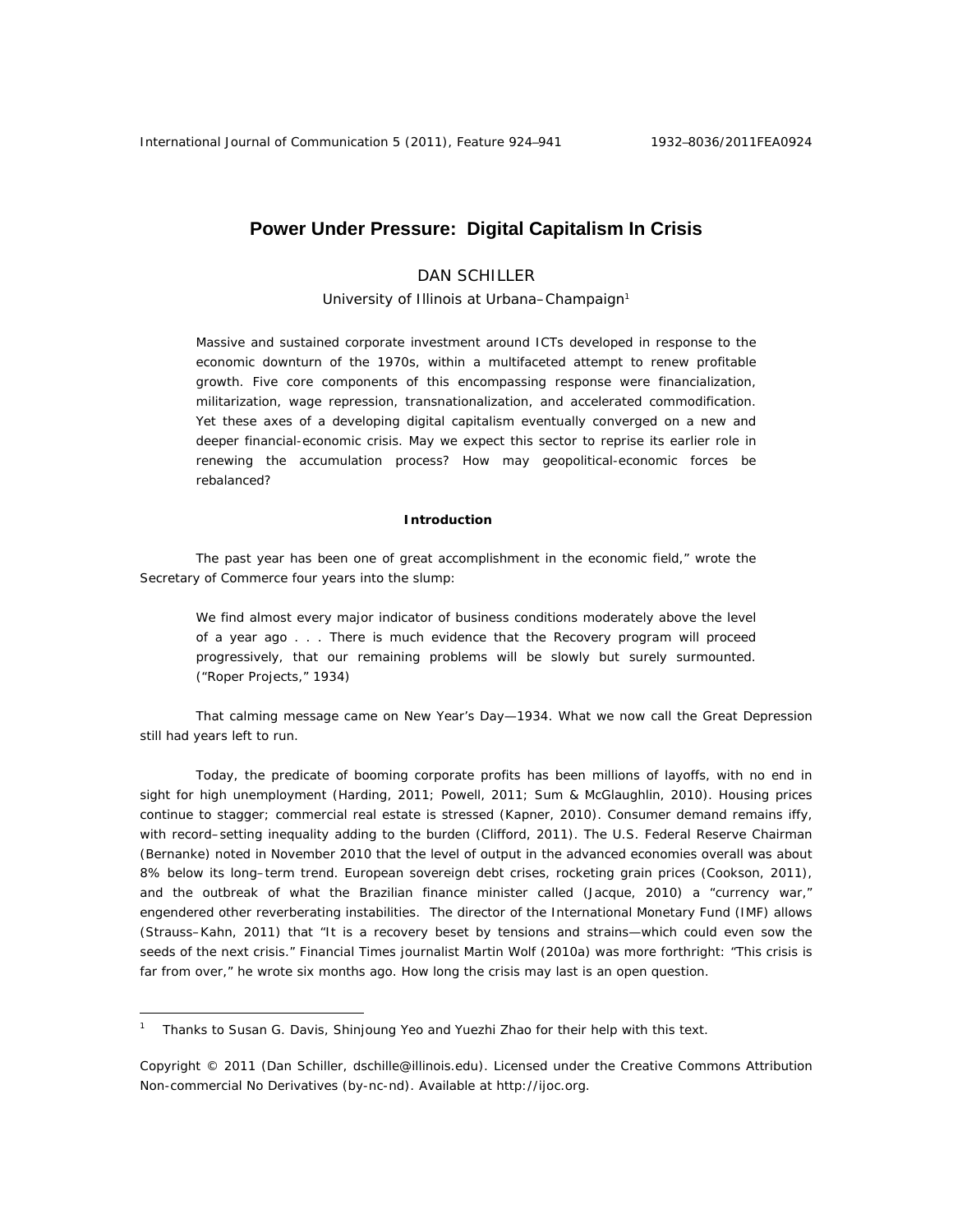The concept of digital capitalism offers a way of clarifying the profoundly important role of communications and information in this global slump (Schiller, 1999). I developed this concept at a sharply different moment, during the late 1990s, as a corrective to the triumphalism then circulating around the so–called "New Economy." Capital, I argued, remained at the center of the political economy even as the market system was restructured to accept a profitable information–intensive orientation.

This remains true today. But circumstances have altered decisively. For the first time in 75 years, the world is mired in a downturn that originated in the developed market economies—the slump's epicenter is the historical hub of information and communications technology (ICT) innovation (McNally, 2011; Walker, 2010). The theory of digital capitalism now must ask: How is the political economy's escalating reliance on communications and information linked to today's crisis? And, moving from there: How may communications and information figure in its eventual resolution, as the global market system reorganizes?

## **Information and Communications in Capital's Spatial–Temporal Fix**

Our starting point is the 1970s. Responding to what was then the most severe downturn of the postwar era, U.S. elites sought to restore profitable market growth by developing what David Harvey (2003, pp. 87–88) calls a "spatio–temporal fix." Within the many–sided and contingent process of reconstruction that followed, information and communications played an axial role.

Consider first the 40–year flood of capital into finance. The roots of this financialization encompass more than bankers' avarice. The crumbling of the postwar international financial order supplied the enabling context. Judith Stein (2010, p. 296) explains how, after the United States abandoned the fixed peg of the Gold Standard, transnational corporations doing business in multiple national markets and currencies sought means of hedging risks arising from newly volatile exchange rates. Meanwhile, overcapacity and growing competition in the manufacturing industry placed pressure on corporations' existing accumulation strategies, motivating a flight into financial vehicles. Stagnating wages, finally, stimulated household demand for credit and a willingness to take on debt (Harvey, 2010; Reich, 2010). Financialization emerged as an overarching economic syndrome (Brenner, 2009; Foster & Magdoff, 2009).

Finance, in turn, became a site of massive ICT investment, to support both networked services and mathematically complex product innovations. From the late 1960s' remake of *Wall Street* around computerized trading, and Citibank CEO's Walter Wriston's (1979) subsequent encomiums to the "information standard," we may trace an unbroken line to the present. Financial services companies constitute the second largest sectoral source of demand for ICTs, following the communications industry (U.S. Census Bureau, 2010). And big banks may lavish greater resources on technology than tech companies themselves. In 2008, Citigroup employed 25,000 software developers and spent an estimated \$4.9 billion on ICT (Guerrera, 2009).

With the deregulation and increasing inter–linkage of global finance, the new tools and products allowed risk to be repackaged and spread across the world. This dispersal of individual risk turned out,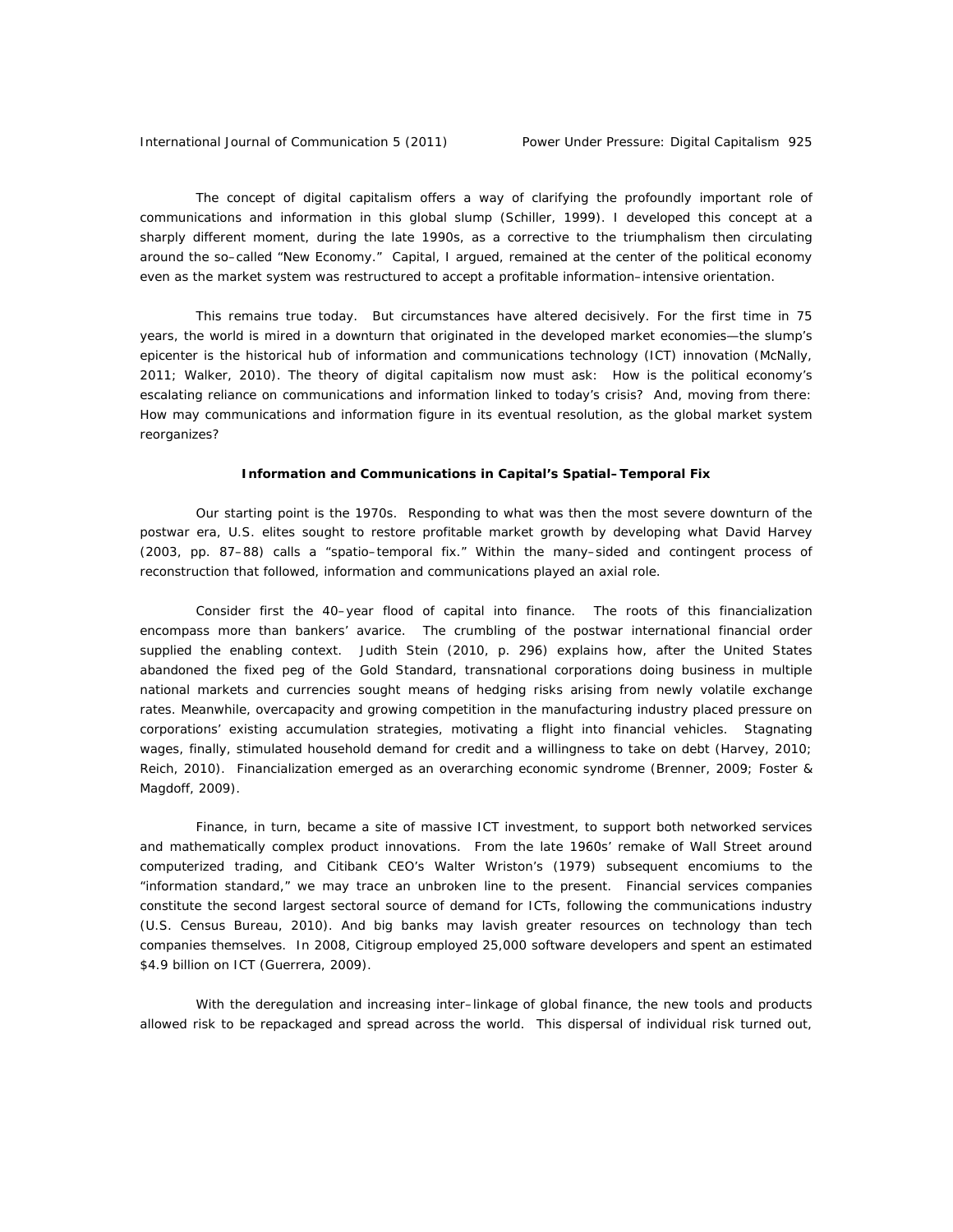however, to spread systemic risk: When the crisis erupted in an obscure corner of the U.S. market for mortgage–backed securities, networked cross–border financial chains circulated its lethal impulse outward instantaneously (IMF, 2009; Tett, 2011).

A second crucial means of restoring profitable growth stemmed from the federal government and, in particular, from the U.S. Department of Defense. Coming out of World War II, corporate capital had allied with military agencies to launch what became a sustained technological revolution in information processing and communications. Project SAGE and the DEW–line were formative examples. A decade or so later, the Vietnam War engendered new visions around the so-called "electronic battlefield" (Klare, 1972); visions of "net–centric warfare" became successively more grandiose. President Reagan's Star Wars, or Strategic Defense Initiative (Mosco, 1989), of course catapulted weapons spending into the Internet era.

ICTs have become intrinsic elements in the machinery of war (Schiller, 2008). Here is the Deputy Secretary of Defense (Lynn, 2010, p. 98), writing in a recent issue of *Foreign Affairs*:

Information technology enables almost everything the U.S. military does: logistical support and global command and control of forces, real–time provision of intelligence, and remote operations. Every one of these functions depends heavily on the military's global communications backbone, which consists of 15,000 networks and seven million computing devices across hundreds of installations in dozens of countries. More than 90,000 people work full time to maintain it.

In one estimate, the defense department's 2011 information technology (IT) budget exceeds \$36 billion, approaching half of the federal government's overall spending on IT (IT Dashboard, 2010). The contradiction between this lethal high–tech apparatus and humanity's need for peaceable reconstruction remains acute.

The third and fourth vectors of ICT growth ran together as, in the wake of the 1970s' profit squeeze, capital also broadly reorganized the system of production. One was directed at cutting labor costs. Crucial here was the innovation of "lean production" practices, in which IT–heavy but employee– light systems were introduced in an expanding series of work settings (Moody, 1997). Real wages in the United States dropped by 10% between 1978 and 1983, and, beginning in 1979, the value of U.S. labor power fell for the remainder of the century (McNally, 2011, pp. 36, 48). Contributing to the decline were concurrent attacks on unions, reduced government support for social services, downsizing, outsourcing and rapidly growing foreign direct investment (FDI).

Attempts to reduce labor costs succeeded beyond the imagination of corporate leaders during the Nixon era. The flooding of the global market for labor power with a couple of billion people—throughout China, the old Soviet Bloc, and other parts of what was once a more independent Third World (Prashad, 2007)—marks an outstanding feature of our times. Harvey (2010) underlines the profoundly contradictory result: Its success in pursuing wage repression means that capital must now contend with flagging consumer demand. Like financialization, however, newly accelerated FDI came about not only because of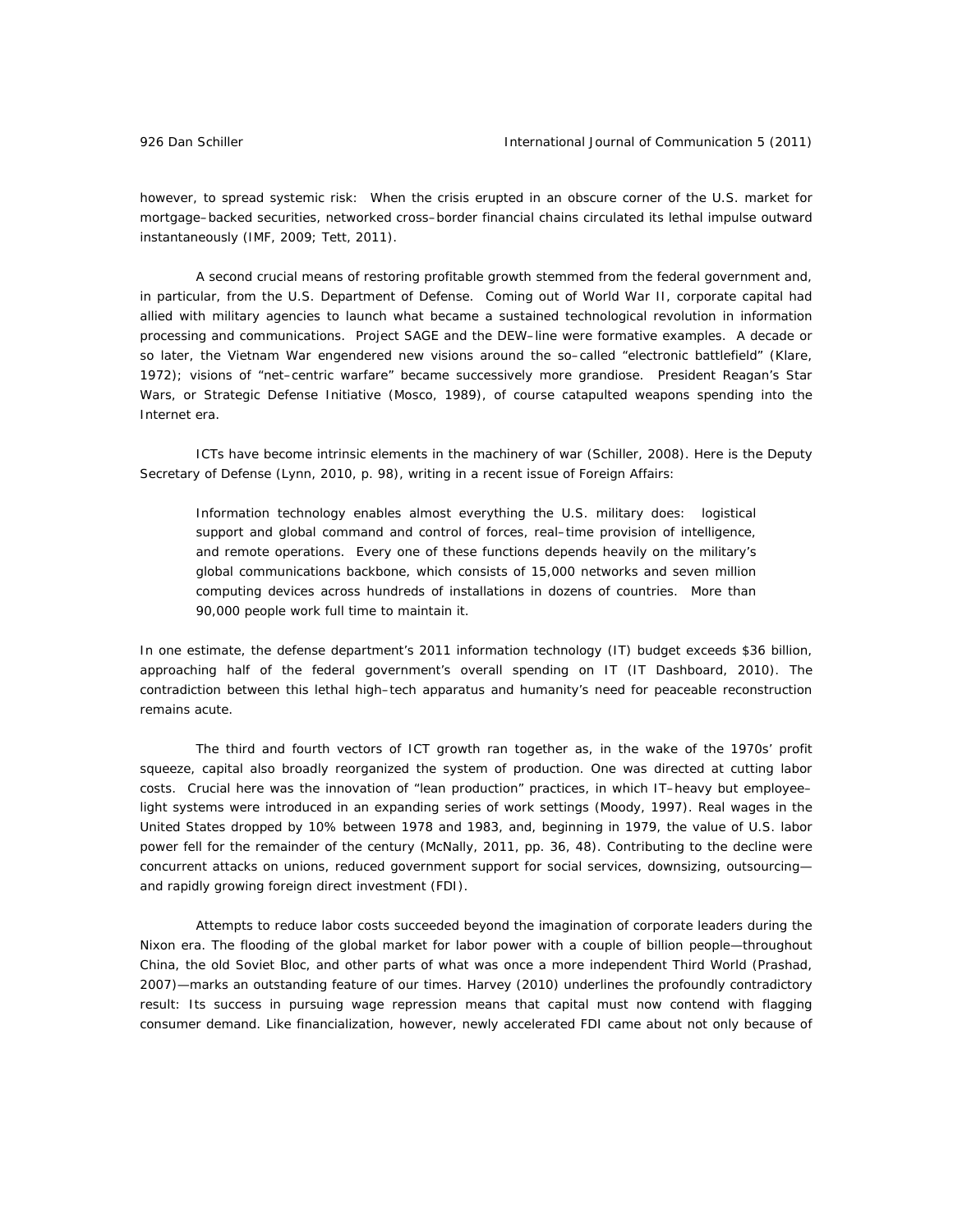capital's power but also because of its vulnerability. Renewed inter–capitalist competition and deepening excess capacity *drove* capital to seek out new investment outlets for the surplus that was the crushing result of its own prior successes.

Big companies had long been purchasing factories, offices, mines and plantations outside the U.S. domestic market (Appel, 2007). The motivations varied case by case: cheapened labor power, enhanced market access, new sources of natural resources. The near–instant doubling of the world's wage labor supply, however, gave strong new priority to corporate efforts to reorganize their production systems.

Transnational corporations (TNCs) began to set up integrated cross–border supply chains to sell into multiple national markets—including the United States. "As recently as 30 years ago," writes the director–general of the WTO (Lamy, 2011), "products were assembled in one country, using inputs from that same country." No longer. "Today the concept of country of origin is obsolete . . . No car or commercial jet could now be built with inputs from just one country." Manufacturing of the iPhone, which has been well–documented, links nine companies in seven countries (Asian Development Bank, 2010). In March 2011, Japan's triple–catastrophe—earthquake, tsunami, and nuclear reactor meltdown—swiftly engendered knock–on effects as it began to interfere with "just–in–time" global supply chains in automobile and electronics production (Tett, 2011).

Corporate information systems were repeatedly re–engineered, in light of shifts in strategy, public policy, and networking technology. This internationalization of production (UNCTAD, 2010, p. xviii), however, remained hinged to information and communications technology. Corporate or enterprise networks indeed account for the lion's share of all network–related spending (Parker & Taylor, 2010). A trade association reports (WITSA, 2010, p. 15) that consumer spending on ICTs comprises merely one– third of the total market—business and government accounted for more than two–thirds.

The consumer market, however, was and remains vital as a springboard into new territories of profit, in Gary Fields' (2004) term. It accordingly constituted a fifth key site of change in response to the crisis of the 1970s. What I have called "accelerated commodification" (Schiller, 2007, pp. 34–57) propelled a series of changes in and around communications, starting from a spectacular buildup of investment to upgrade and extend liberalized network infrastructures.

### **Communications and the Enlargement of Commodity Culture**

Liberalization began in the giant U.S. domestic market but quickly moved beyond it. What had been a welfarist, typically government–operated, service was reorganized into a corporate–commercial function. Between 1988, when Chile privatized its incumbent telecommunications operator, and 2005, more than 80 less developed countries underwent privatization (World Bank, 2006, p. 7). Enormous system build–outs followed as surplus investment funds surged into the sector.

Within countries where it had been prohibited or substantially restricted by the state, a major new outlet for transnational capital was secured. FDI flowing into the less developed countries' telecommunications systems increased tenfold during the decade after 1990 (World Bank, 2006, p. 7).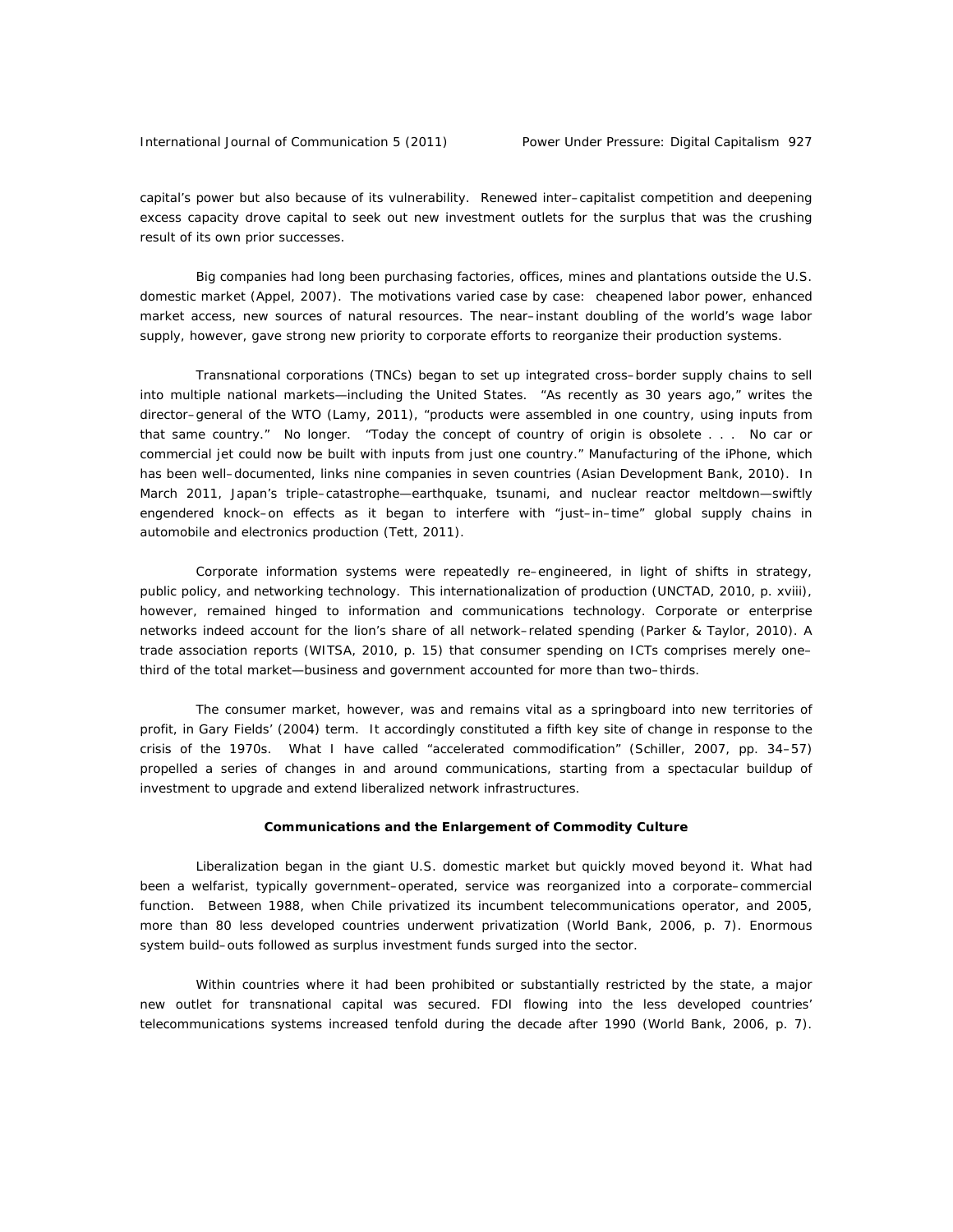Networks drew more investment in developing countries—hundreds of billions of dollars—than any other industry (Verizon, 2010, p. 8). Foreign direct investment became a major—perhaps the major—driver of system development, and this tendency persisted after 2000, as greenfield projects replaced privatizations as the major growth nexus (World Bank, 2006, p. 17; World Bank, 2010).

The Internet, as it became popular, both built on and further stimulated this investment. A continuing cascade of new Internet–enabled services and distribution channels has generated unprecedentedly wide–ranging market destabilization. One notable example is voice–over Internet protocol (VOIP). In a mere five years, Skype has become the world's largest supplier of cross–border voice communications. "Cross–border traffic routed by Skype . . . is projected to grow by an astonishing 45 billion minutes in 2010—more than twice the volume added by all of the world's phone companies, combined" (TeleGeography, 2011). Another is the market shocks around wireless applications, as subscriptions approach 4.5 billion (Pignal, 2010), so that mobiles can function as a strategic platform—a third screen—alongside televisions and computers.

The mythology of creative destruction overshadows a more fundamental feature: the unleashing of a rampant impulse to commodification. Consider fee–based cultural commodities. Here a small group of companies, led by Apple, Amazon, Google, and Facebook has muscled in on long–entrenched oligopolies over musical recording, books, games, and film (Naughton, 2011; Tabuchi, 2009; Waters, 2011). The interlopers have built new distribution systems around new software platforms and often proprietary equipment—iPhones, iPads, Kindles, XBoxes. As compact disc markets collapse, the handful of conglomerates whose music subsidiaries channel the lion's share of global recording have had to cede profits to Apple. These conglomerates' film subsidiaries still control traditional movie distribution, but now they must contend not only with dwindling DVD sales and illegal file sharing, but also Netflix's streaming service. These conglomerates' publishing subsidiaries dominate the U.S. book trade; but this staid industry is now witnessing especially vicious struggles. Traditional publishers and bookstores must try to contend not only with Walmart, but also with Amazon's killingly low retail prices and bullying tactics. Google's cutthroat strategy (now facing an unexpected judicial reverse and a counter–offensive by way of a proposed digital public library of America) has been predicated on the plunder of millions of volumes tended on behalf of the public by academic libraries and librarians (Auletta, 2009; Darnton, 2009a, 2009b, 2011; Helft, 2011; Vaidhyanathan, 2011). Fee–based cultural commodities are recomposing as new products, sold via new distribution systems, as a new set of big owners emerges.

A similar phenomenon is evident around advertiser–dependent media services. YouTube, Google's TV unit purchased five years ago for \$1.65 billion, may be leading a transition away from conventional television, but it is distinctly not transcending advertiser patronage; indeed, YouTube has undergone an obsequious redesign in order to bring it more fully in line with advertisers' expectations (Schiller & Sandvig, 2010a; Stross, 2010). Facebook, too, is hard at work rebuilding its hugely popular service around the sales function. Facebook, noted the *Financial Times* just last year, "is desperate to attract . . . brand advertisers" (Bradshaw, 2010a, 2010b). That was then. Although uncertainties remain as to whether deeply engaged users will break the magic spell in order to absorb advertisements, marketers are stampeding onto Facebook (Bradshaw, 2011). ComScore (2011) reported in January that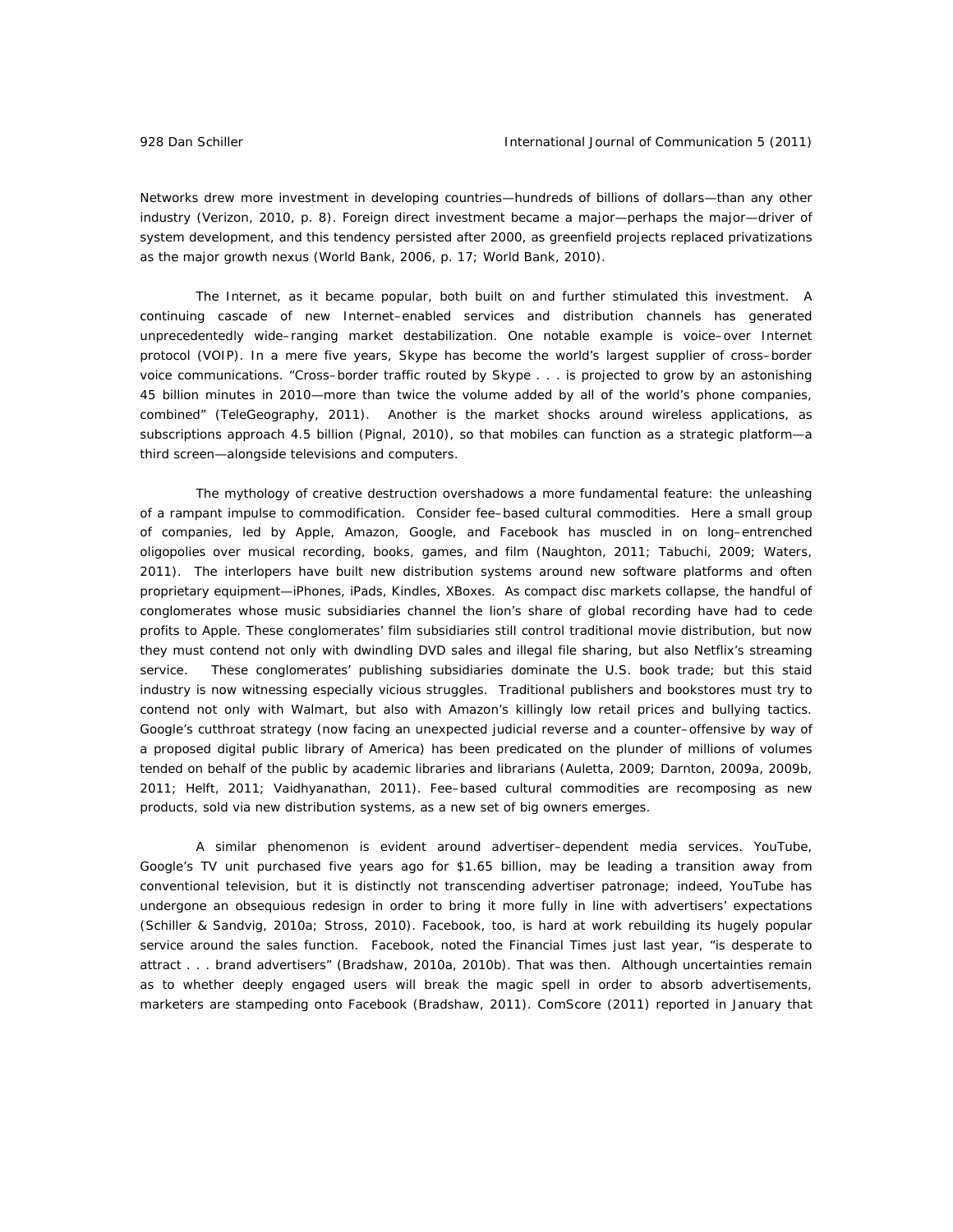"Social networking sites, which now account for more than one–third of all display ad impressions, were a significant driver of growth in the display ad market in 2010."

Market news fixes on these corporate struggles to master the commodity logic of a turbulent communications industry. The juggling of business models is intense as companies scurry to reorder and stabilize their revenue sources—a trend aggravated by the slump.<sup>2</sup> The churn of new product announcements, and the endless effort to calculate how market changes will impact on share prices, crowd out other considerations. Will Amazon's Kindle keep pace with Apple's iPad? Will an iPhone– enabled Verizon overpower AT&T? Is Facebook led by a nice man?

We may take better measure of this recomposition process by remembering that there are essentially three private options for launching and financing communications products and services: investment capital, advertising, and direct fees—whether they be subscriptions, licenses or rental charges. The rebuilding of the communications system around new technologies is overwhelmingly a story of how different enterprises and whole industries are casting about between these three models. Commodification—often, recommodification—is, in one form or another, the common denominator.

There are casualties. The travails of print journalism, which have been building for decades, supply an instructive point of reference. Print ad revenue decreased by nearly half between 2000 and 2009, while newspapers' online revenue makes up for just a fraction of the shortfall (Li, 2010; Peers, 2010). As online competition intensified, the downturn hit; strategic planning then gave way to emergency measures (Bradshaw, 2009). Journalists were laid off in droves, and the overall investment in newsgathering was radically cut. A grave threat is posed to original reporting.<sup>3</sup> During 2010, for example, a few dozen full–time U.S. foreign correspondents attempted to cover all of China (Bollinger, 2010). I dare not even ask how many of them speak Mandarin.

This is where we might remember that a fourth possible revenue model—government support has been ubiquitously deployed throughout the crisis. The United States has thrown trillions of dollars at banks, insurance companies and auto makers; and it will spend billions more to underwrite broadband service nationwide. Yet it has spent nothing at all to try to ensure the functioning of effective journalism.

Why should it be a heresy to suggest that journalism merits public funding? An instinctual answer is that government financial support threatens press freedom. One must always take seriously the threat posed by executive power to civil liberties. But whose freedom of expression is endangered by

<sup>&</sup>lt;sup>2</sup> During the worst period to date—the first half of 2009—ad spending, a half–trillion dollar global outlay, fell by more than 10% in many developed countries (Pfanner, 2009). Sales of books by members of the Association of American Publishers dropped beneath their long–term sales trend line (Association of American Publishers, 2009).

<sup>&</sup>lt;sup>3</sup> Newspapers consumed 8% of Americans' collective media time in 2008, but received 20% of total advertising; the Internet garnered 29% of our media time, but attracted only 8% of advertising. Commercial air is being let out of one section of the apparatus of selling, and pumped into another (Auletta, 2009, p. 261). Newspaper executives' decisions to rely ever more on advertising support looks, in this context, to have been a fundamental error.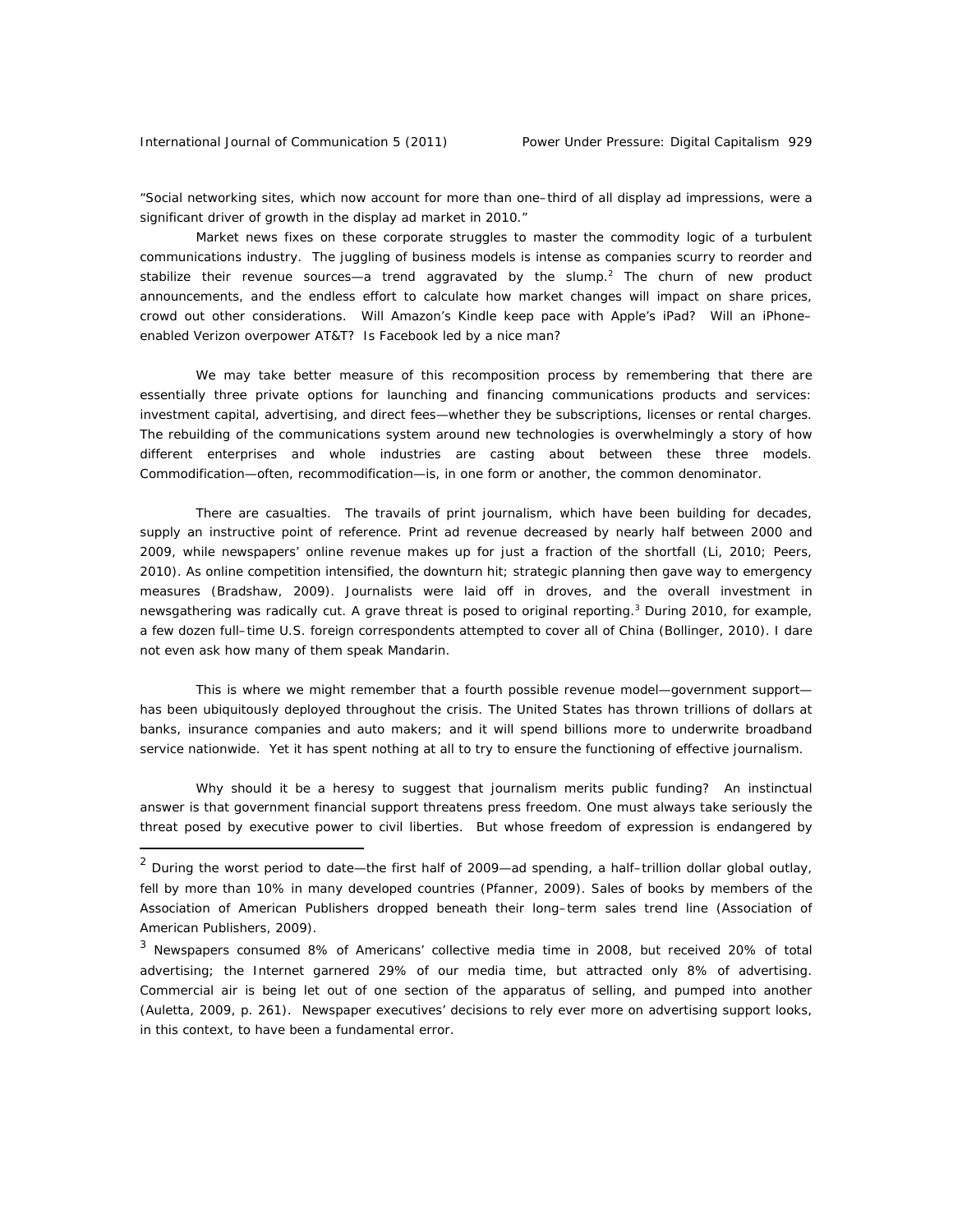government support? The majoritarian right of the public to access wide–ranging news and opinion? Or the property right of media owners to pursue commodification as they may choose? Accountability will attach to federal funding, and accountability in turn will encroach on the sanctity of proprietary accumulation by media conglomerates. In the historical source and current center of digital capitalism, such a transgression is deemed unacceptable.

As this discussion suggests, the commodity logic of a restructured communications industry ramifies far beyond the cut–and–thrust of clashing business strategies. There are also other ramifications. Notably, does the crisis signify that the dynamism of digital capitalism is now exhausted?

## **Renewed Growth Around Information and Communications?**

David Harvey (2010) makes an essential point:

Crises are, as it were, the irrational rationalisers of an always unstable capitalism. . . . We have always to ask: What is it that is being rationalized here and what directions are the rationalizations taking, since these are what will define not only our manner of exit from the crisis but the future character of capitalism? (p. 71)

In this connection it is again crucial, though Harvey doesn't do so, to revisit the role of communications and information. As it took shape, digital capitalism gave a fresh impulse to accumulation, and—especially during the 1990s—encouraged a fetishistic belief in information as a growth zone and detoxifying agent (Mosco, 2004). This enthusiasm, to be sure, did not resolve capitalism's crisis tendencies—as has now been amply demonstrated. Yet perhaps the sector continues to harbor a rejuvenating potential. May information and communications still act as a pole of growth, in a reprise of their role a generation ago? Will the crisis develop, or be managed, in such a way as to unleash this value–creating potential?

In the U.S., declining annual per capita expenditures on home video, music, newspaper and magazines have been more than compensated for by increased spending on cable TV and new media, so that overall consumer media spending increased from \$740 in 2003 to \$901 in 2009 (U.S. Census Bureau, 2011, Table 1130, p. 711). Similarly, while residential telephone service expenditures dropped sharply between 2001 and 2008, cell phone service outlays more than tripled—so that total household telephone service expenditures still grew, from \$914 to \$1,127 (U.S. Census Bureau, 2011, Table 1147, p. 720). One admittedly self–interested market actor (ComScore, 2011) has called 2010 "a very positive year" for consumer Internet services.

At the bottom of the downturn, Cisco held a stash approximating \$20 billion; Microsoft, \$19 billion; Google, \$16 billion; Intel, \$10 billion; and Apple, \$26 billion (Vance, 2008; Waters, 2009). These hoards, which have since grown much larger, afford a measure of liquidity—of maneuverability—that eludes capital based in less fortunate economic segments and geographic regions. Undoubtedly, "some of these funds will go toward acquiring struggling competitors" (Vance, 2008). Might the growth of these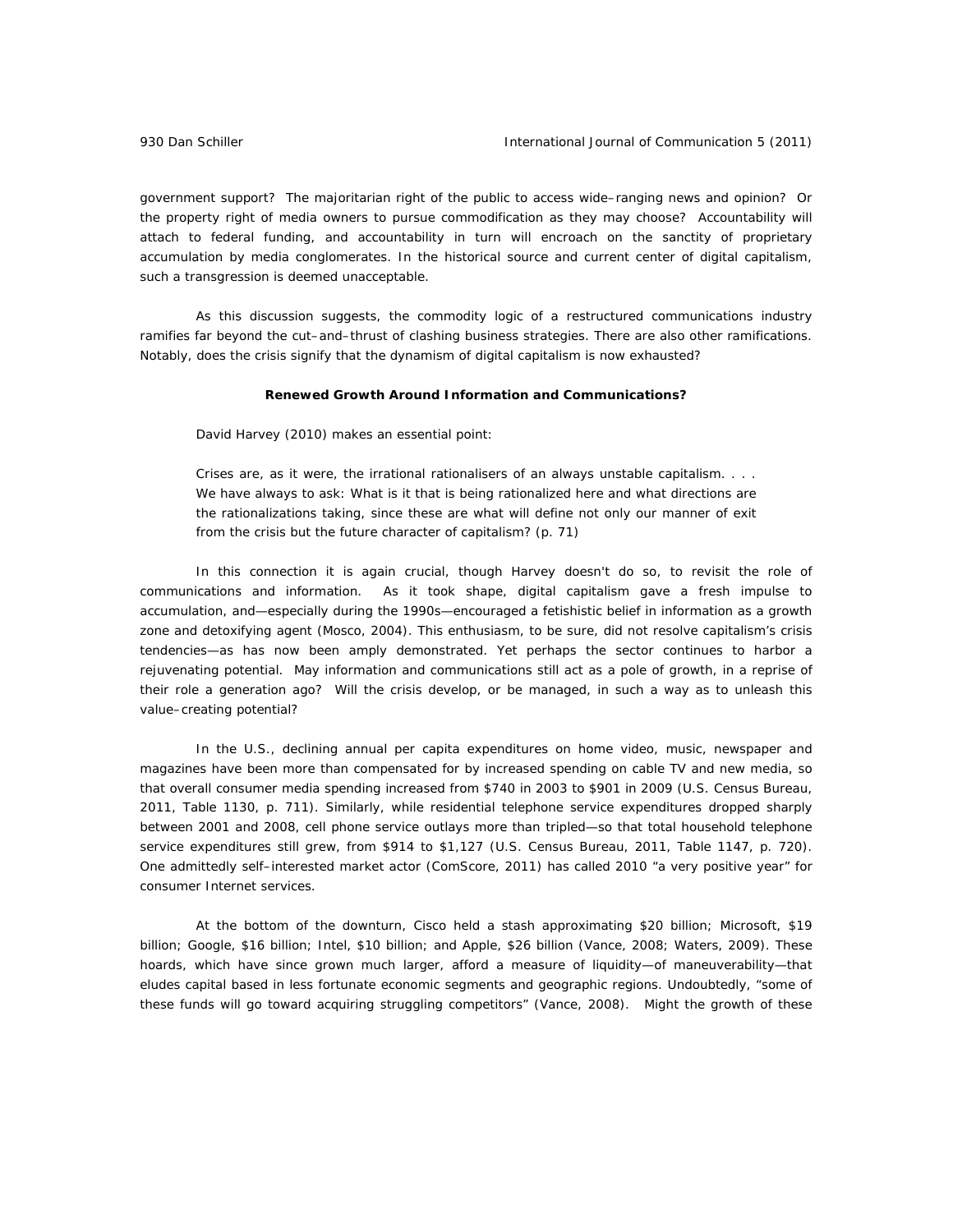gigantic hoards, however, also signify a lack of profitable investment opportunities even in the information sector?

Blockages assuredly exist, but, as I argued (Schiller, 1999; Schiller, 2007) in *Digital Capitalism*, radical political–economic change may yet transform activities historically provided mostly as social services into profitable commodities. This sector's prospective investment and profit potentials indeed have not been fully tapped.

One helpful indicator pertains to the continuing modernization of network systems. Capital expenditures on information processing equipment and software have been on an upward course for decades (Bureau of Economic Analysis, 2011),<sup>4</sup> growing impressively as a proportion of all nonresidential fixed investment in equipment (as opposed to structures) between 1970 and 1990. During the 1990s, information technology investment increased by an "astounding" 18% per year, before falling after the Internet bubble popped (Council of Economic Advisors, 2010, p. 127). U.S. annual private investment in information processing equipment and software reportedly doubled between 1995 and 2009, growing 2.5 times faster than other U.S. private fixed investment (Council of Economic Advisors, 2011, p. 65). At \$296 billion, according to the Census Bureau's 2008 Information Communication and Technology Survey (the latest year for which reliable data are available), capital investment in information and communications technology including commercial software accounted for some 36% of overall corporate spending on equipment (U.S. Census Bureau, 2010).<sup>5</sup>

The crisis has not eliminated the need by all industry segments, from manufacturing to finance to communications, for a continually modernized information infrastructure; and investment in information– processing equipment and software remains a driver of overall economic growth, especially as capital investment has been diverted into finance (Council of Economic Advisors, 2011, pp. 21, 37). "Communication infrastructure investment," the Organization for Economic Cooperation and Development (OECD) (2009, p. 13) tells us, "plays an increasingly important role in total investment within a country."

Network investment not only undergirds surging international Internet traffic—by 55% in 2008, 60%, in 2009, and a projected 56% in 2010—significantly ahead of the trend prior to the downturn

<sup>&</sup>lt;sup>4</sup> Grateful thanks to Valerie Strang, Chief of the Business Investment Branch, Company Statistics Division, U.S. Census Bureau, and David Wasshausen Chief, Capital Stock Branch, Bureau of Economic Analysis, both of the U.S. Department of Commerce, for assistance in helping me to use these statistics. Neither of these individuals bears any responsibility for the uses to which I put their comments.

<sup>&</sup>lt;sup>5</sup> The statistics supplied by a different agency of the Commerce Department are even larger, chiefly because they include inhouse production of software for inhouse use (Bureau of Economic Analysis, 2011). Bureau of Economic Analysis, U.S. Department of Commerce, National Economic Accounts, National Income and Product Accounts Table, Table 5.3.5. Private Fixed Investment by Type, Last Revised January 28, 2011. Retrieved February 4, 2011, from

http://www.bea.gov/national/nipaweb/TableView.asp?SelectedTable=145&ViewSeries=NO&Java=no&Req uest3Place=N&3Place=N&FromView=YES&Freq=Year&FirstYear=2008&LastYear=2010&3Place=N&AllYear sChk=YES&Update=Update&JavaBox=no#Mid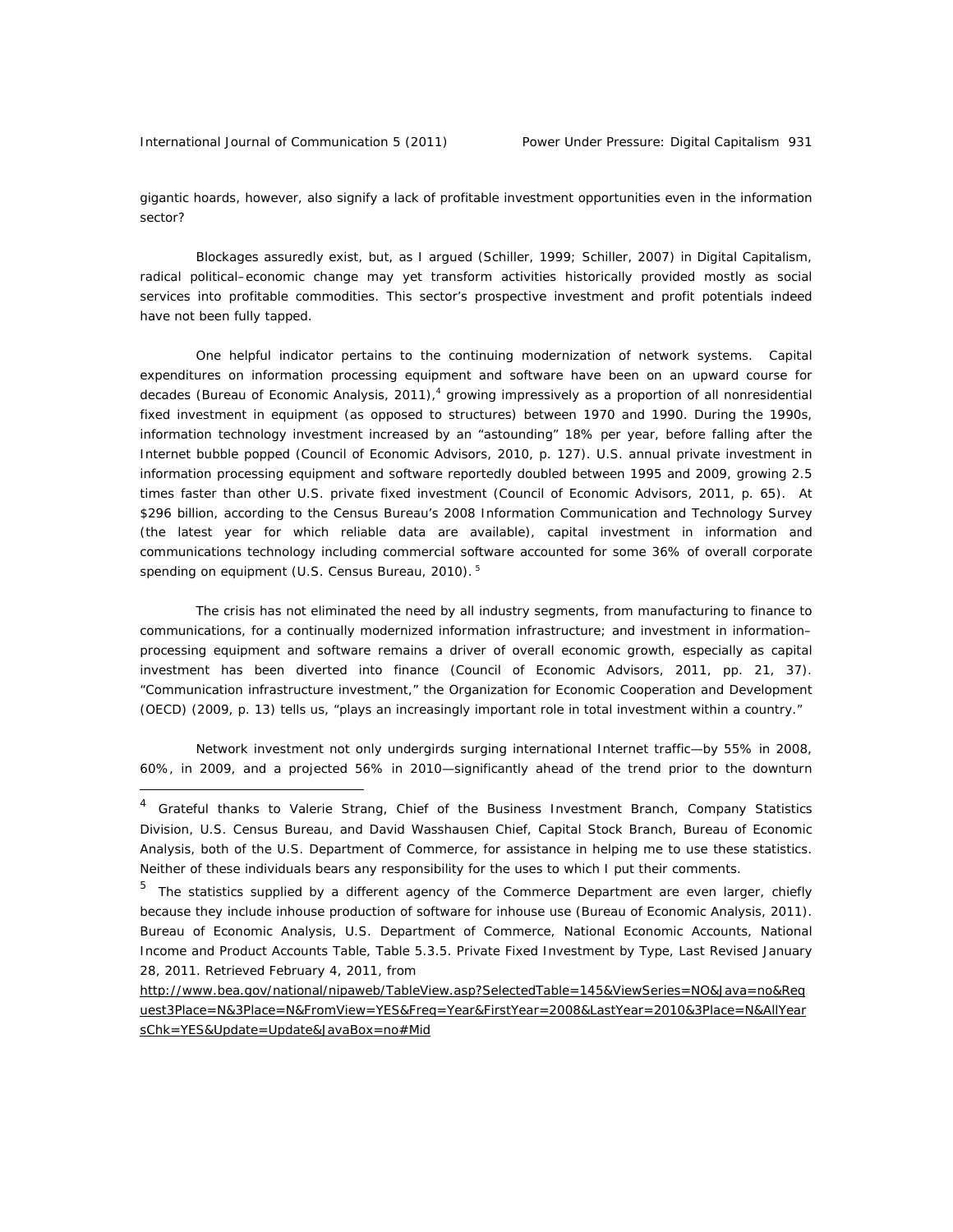(TeleGeography, 2009; TeleGeography 2010a, 2010b). In a less exact but more encompassing sense, network systems and applications also permit powerful corporate and state actors to prepare great tracts of sociocultural practice—notably, education—for private investment; and to remake other sectors, such as medicine and agricultural biotechnology and energy distribution and road transport (Cookson, 2010; Council of Economic Advisors, 2011, pp. 66–69), around a comparable profit impulse. In principle, fresh cycles of accumulation are feasible within this still expansionary zone. We must therefore look for signs, within the evolving crisis, of efforts to hasten and secure these extensions of the accumulation process.

But how may this "rationalization" take shape? One thing is certain: it will be no mere mechanical exercise. International developments underline that communications are becoming an arena of intensifying struggle to reshape the world political economy.

#### **The Geopolitics of Information**

The collapse of Soviet socialism, China's embrace of capitalism, and a concurrent acquiescence to U.S.–originated neoliberal policies by elites throughout the least developed countries. The scale of capital's search for profitable sites of surplus absorption is now planetary: The universal market discussed 40 years ago by Harry Braverman (1974) has been actualized.

The dominance of U.S. capital throughout the process merits emphasis. The transnational supply of corporate routing equipment is led by Cisco, search engines and online video by Google, social networking by Facebook, and totemic smartphones and other consumer appliances by Apple. Intel dominates semiconductors; Oracle, business software; Microsoft, desktop operating systems. U.S.–based companies are not only the leaders in supply, but also in demand and use: From Walmart to General Electric, U.S. corporations' integration of Internet–based systems and applications set a global standard (Council of Economic Advisors, 2011, p. 65; Mann, 2006, p. 1).

U.S.–based new media have defined and occupied much of the newly global capitalist political– economy, quickly attaining a scale that begs comparison. While there exist problems of measurement and valid comparison, consider that Skype's free Internet phone service claimed 560 million users in the year to June 30, 2010 (Gelles, 2010; TeleGeography, 2009). Midway through 2010, Facebook drew 500 million users; Microsoft, 789 million; Yahoo, 633 million (Waters, 2010). Google obtained more than a billion searches each day by 2009 (Kuhn, 2009). There is pronounced unevenness, requiring careful elaboration. But Facebook is visited by 92% of the Internet population in Turkey, 87% in Indonesia, and (merely) 67% in the United States (Waters, 2010). This goes far to explain how the company could be valued in January 2011 at \$50 billion (Sorkin & Rush, 2011). These numbers compare favorably with those garnered by the very largest global television networks and, in addition, web services gain a competitive advantage through their unrivaled capacities for audience measurement and tracking (Chester, 2007). U.S.–based companies have built up transnational media platforms that aspiring rivals will find difficult to dislodge.<sup>6</sup>

<sup>&</sup>lt;sup>6</sup> Communications and media thereby exemplify a larger trend. Between the 1970s and the 2000s, Nolan and Zhang (2010, pp. 98, 107) show, across a wide range of industries "the 'commanding heights' of the world economy became occupied chiefly by large companies from the advanced economies," the most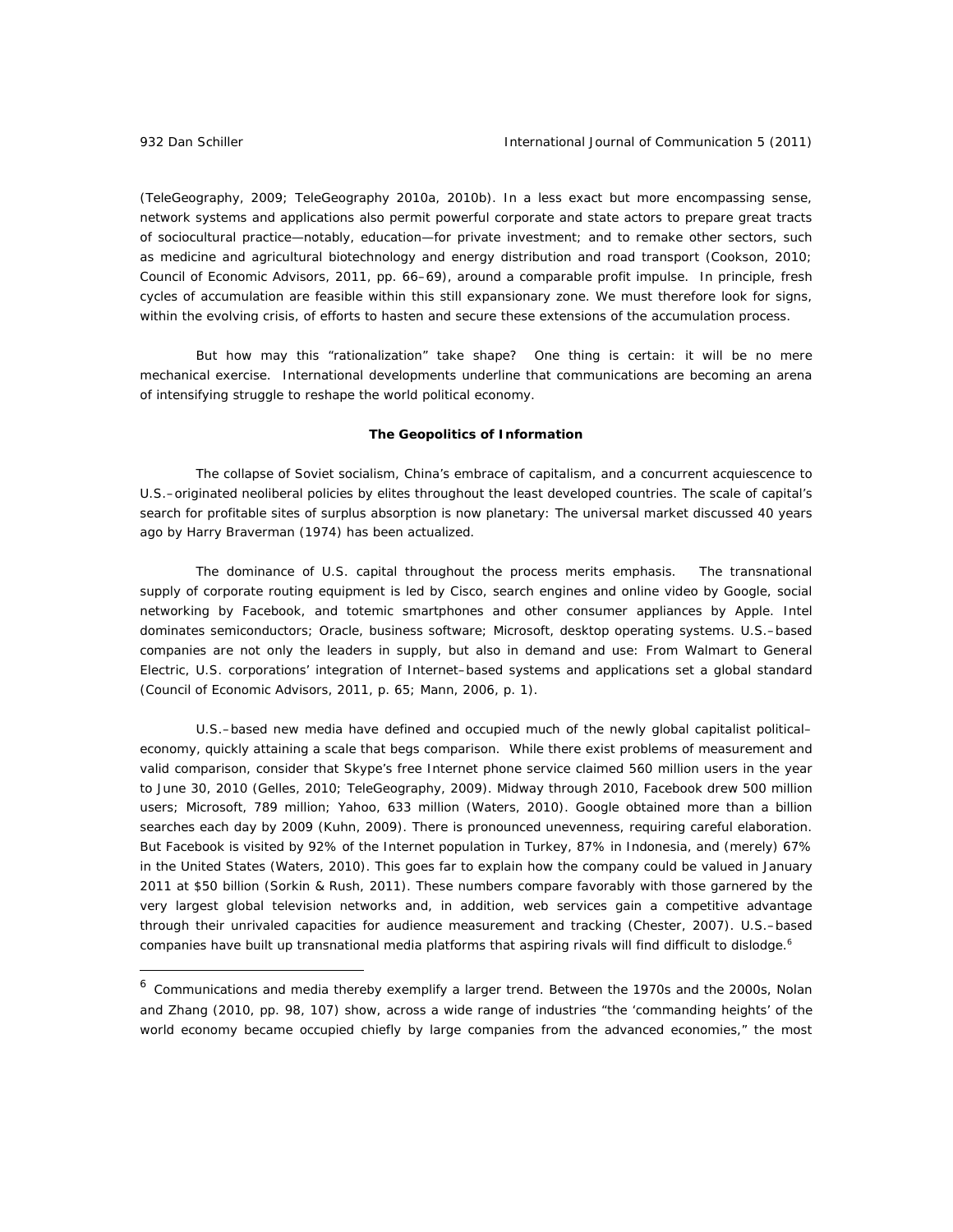United States–based capital and the U.S. state have mounted an offensive to retain dominance over this strategic pole of profitable growth (Schiller & Sandvig, 2011). But this is a struggle. New sites of economic dynamism and market strength have emerged. Geopolitical power is less concentrated than it was in the aftermath of the Soviet Union's collapse. There is fresh maneuvering room, because the United States, already overextended, has been additionally weakened by the crisis. Disagreements are intensifying over how the world political economy should be overhauled to resolve today's crisis. This lends a keen edge to the competition for mastery of the coveted sources of above–average profitability, notably, communications and information.

Developments in the Peoples Republic of China possess exceptional interest in this respect. Chinese leaders have succeeded in reserving their own national market in communications for homegrown, often state–affiliated, companies (Han, 2011; Hong, 2011; Zhao, 2008; Zhao, 2010). Domestic suppliers and service providers are market leaders: from gaming site 4399 and game publisher Shanda to CCTV and Shanghai Media Group, from e–commerce giant Alibaba to social network sites Renren and Kaixin, to microblogger site Weibo, to online video site Youku, to network operators China Mobile and China Telecom, to news agency Xinhua, to PC manufacturer Lenovo and search engine Baidu. It is symptomatic that the top four web portals—Sohu, Sina, Tencent, Netease—claimed nearly threequarters of the sector's revenue in 2009 (Deibert et. al., 2010, p. 453). Although it would be profoundly mistaken to view China as an autarky, and although advertising in particular exhibits substantial outside investment and influence, U.S. transnationals have been kept at arm's length from service provision and many applications.

The nature of this achievement should be specified. Chinese capital is not on a par with the U.S., European, and Japanese–based companies that in many markets have already built up transnational production and distribution chains (Nolan & Zhang, 2010).<sup>7</sup> Only exceptionally have Chinese extraterritorial groups such as the network equipment vendor Huawei become global leaders (O'Brien, 2009). Yet China's success in reserving its own national market in communications is remarkable in its own right. It constitutes a pronounced exception to the post-World War II historical pattern, in which national communications markets and audiovisual spaces—even in such countries as Brazil and France came to be dominated by TNCs. As well, it is occurring in the world's second largest economy. China, furthermore, continues to enjoy high growth, even as stagnation and fiscal crisis persists throughout Europe, North America and Japan; and, finally, China may be poised to use economic policy to spur domestic consumption. China's sizzling communications market only adds to the allure; at latest count, the country boasted 450 million broadband users and 584 million wireless subscribers (TeleGeography

successful of which "vastly expanded their international investment, building production networks across the globe" and attaining unprecedented scale and market power. Peter Nolan and Jin Zhang, "Global Competition After the Financial Crisis," NLR 64, July–August 2010, pages 97–108.

<sup>&</sup>lt;sup>7</sup> Growing Chinese foreign direct investment is occurring from a very modest base and, as Nolan and Zhang (2010) have underlined, these efforts to transnationalize are taking place in a field crowded with formidably entrenched corporate behemoths.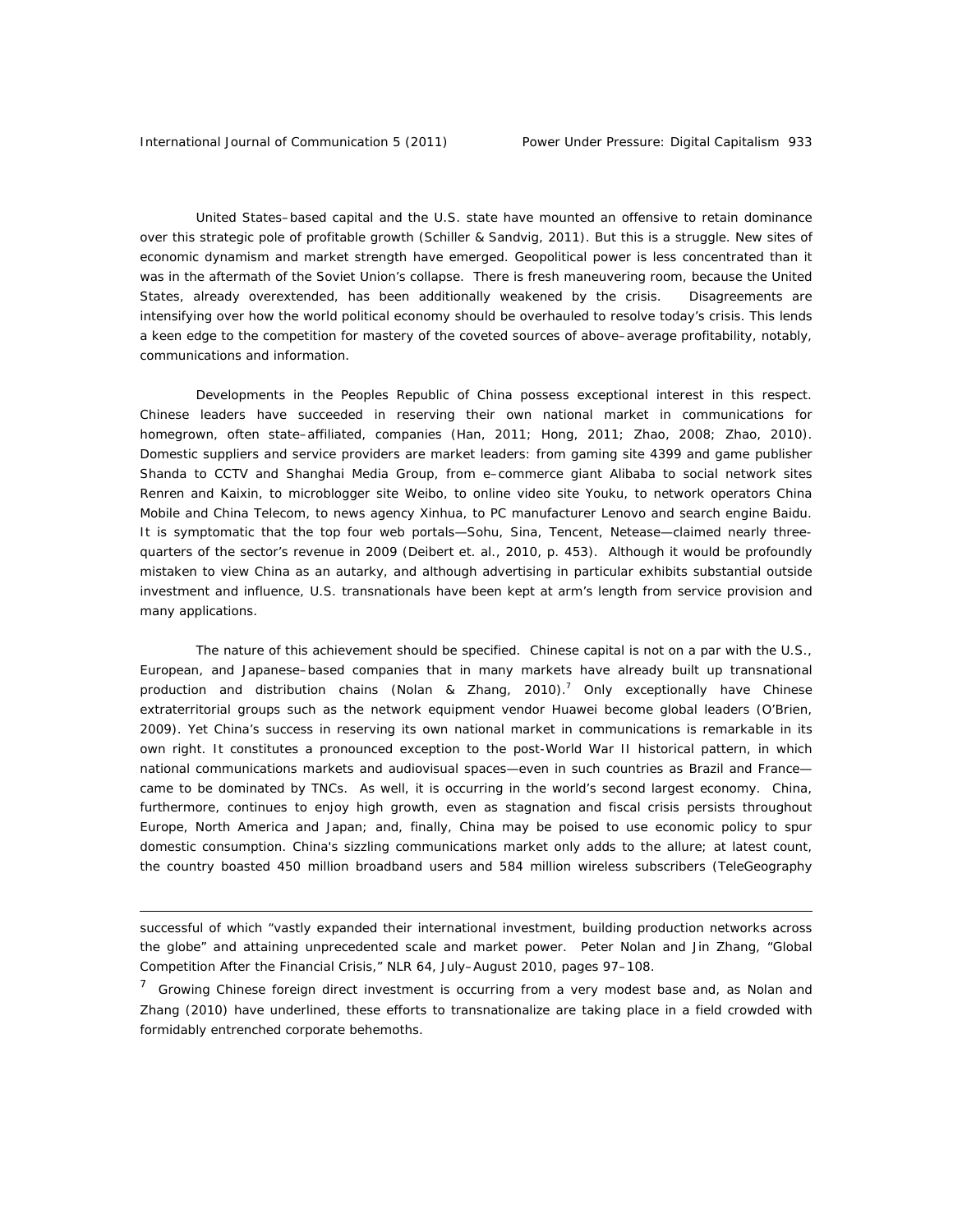CommsUpdate, 2011a, 2011b). For this reason, developments in China's domestic market command outsized extraterritorial importance.

Conflict over access to Chinese markets has therefore duly escalated (Schiller & Sandvig, 2010b). On one side, we see a major executive branch initiative to push forward the longstanding U.S. policy of free flow of information (Schiller & Sandvig, 2011). On the other side, we see newly assertive efforts by Chinese party-state leaders to build a transnational communications industry, and impressive (though so far unsuccessful) attempts by network vendor Huawei to gain entry into the U.S. market for advanced communications systems and service (Kirchgaessner & Hille, 2011).

Giuseppe di Lampedusa's (2007, p. 18) fictional formulation, in *The Leopard*, famously captured the kind of dominative logic that applies today: "If we want things to stay as they are, things will have to change." Still, this is not a sufficient end–point. Movement within the political economy encompasses more than a mechanistic capital logic, however much of this logic may be revised to foreground digital sites of accumulation. We are living through a process of change whose character is both contingent and contested, and whose outcomes will be determined by the balance of social forces within particular societies and across the world.

In order for digital capitalism to be reconstituted there will, as David Harvey (2010) concludes,

. . . have to be wrenching and painful shifts in the geographical and sectoral locus of capitalist class power. The capitalist class cannot, if history is any guide, maintain its power without changing its character and moving accumulation on to a different trajectory and into new spaces (such as east Asia). (pp. 215–216)

Efforts will be made to impose additional concessions on already hard-pressed populations in lower-growth regions such as the United States and Western Europe—in living standards and in democratic liberties. Today, the offloading of debt from private financial institutions to government is being used as a basis for inflicting "austerity" budgets in Western Europe and the United States. As these exactions bite more deeply into social experience, there is every reason to forecast that popular opposition to capital's class project may intensify as indeed we have seen recently in Wisconsin and other Midwest states.

That communications and information remain a pole of growth in itself gives little cause for celebration. Digital bits do not break free of social pathways, and, digital capitalism thus develops as its forbear did—through episodes of crisis and boom—and, as the people of the Middle East have been attempting to remind us, of opportunities for reconstruction along different lines.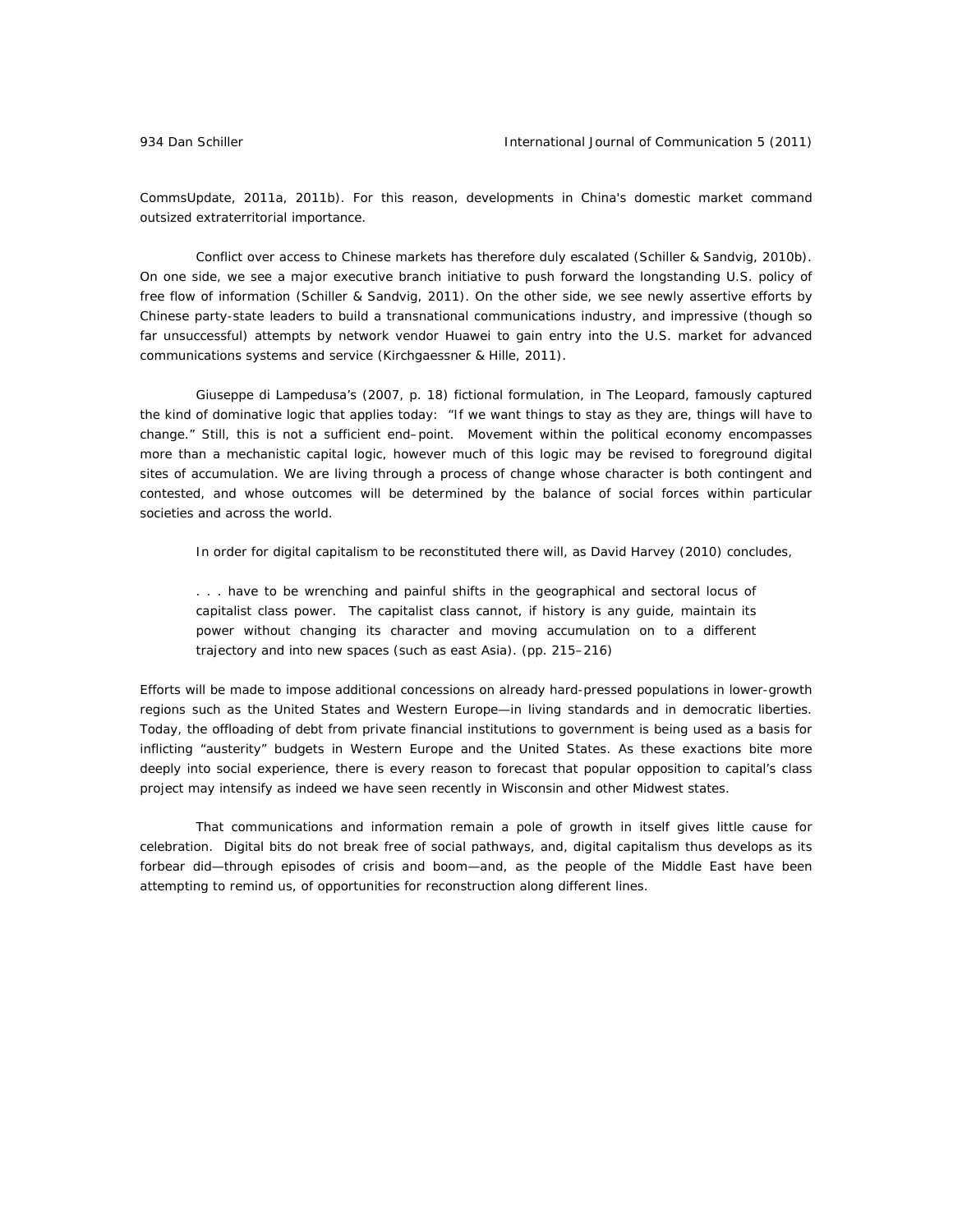# **References**

Appel, T. (2007, August 9). Overseas profits provide shelter for U.S. firms. *The Wall Street Journal,* pp. A1, A11.

Asian Development Bank. (2010). How iPhones are produced. Retrieved March 16, 2011, from http://www.adbi.org/working– paper/2010/12/14/4236.iphone.widens.us.trade.deficit.prc/how.iphones.are.produced

- Association of American Publishers. (2009). *Industry Statistics 2009*. Retrieved March 9, 2011, from http://www.publishers.org/main/IndustryStats/indStats\_02.htm
- Auletta, K. (2009). *Googled: The end of the world as we know it*. New York: Random House.
- Bernanke, B. (2010, November 19). *Rebalancing the global recovery*. Speech at the Sixth European Central Bank Central Banking Conference, Frankfurt, Germany.
- Bollinger, L. C. (2010, July 14). Journalism needs government help. *The Wall Street Journal*, p. A19.
- Bradshaw, T. (2009, March 23). Ad agencies struggle to sell early recovery. *Financial Times*, p. 14.
- Bradshaw, T. (2010a, June 24). Facebook on a charm offensive to pull in brand advertisers. *Financial Times,* p. 16.
- Bradshaw, T. (2010b, September 22). Twitter looks to tweak service so advertisers can target users. *Financial Times*, p. 16.
- Bradshaw, T. (2011, February 22). Facebook ad potential puts fledglings in frame. *Financial Times,* p. 22.
- Braverman, H. (1974). Labor and monopoly capital: The degradation of work in the twentieth century. New York: Monthly Review.
- Brenner, R. (2009). *What's good for Goldman Sachs is good for America: The origins of the current crisis.* Center for Social Theory and Comparative History, Institute for Social Science Research, UCLA. Retrieved March 12, 2011, from http://escholarship.org/uc/item/0sg0782h
- Chester, J. (2007). *Digital destiny: New media and the future of democracy*. New York: New Press.

Clifford, S. (2011, January 7). Sales in December were weaker than expected. *The New York Times,* B3.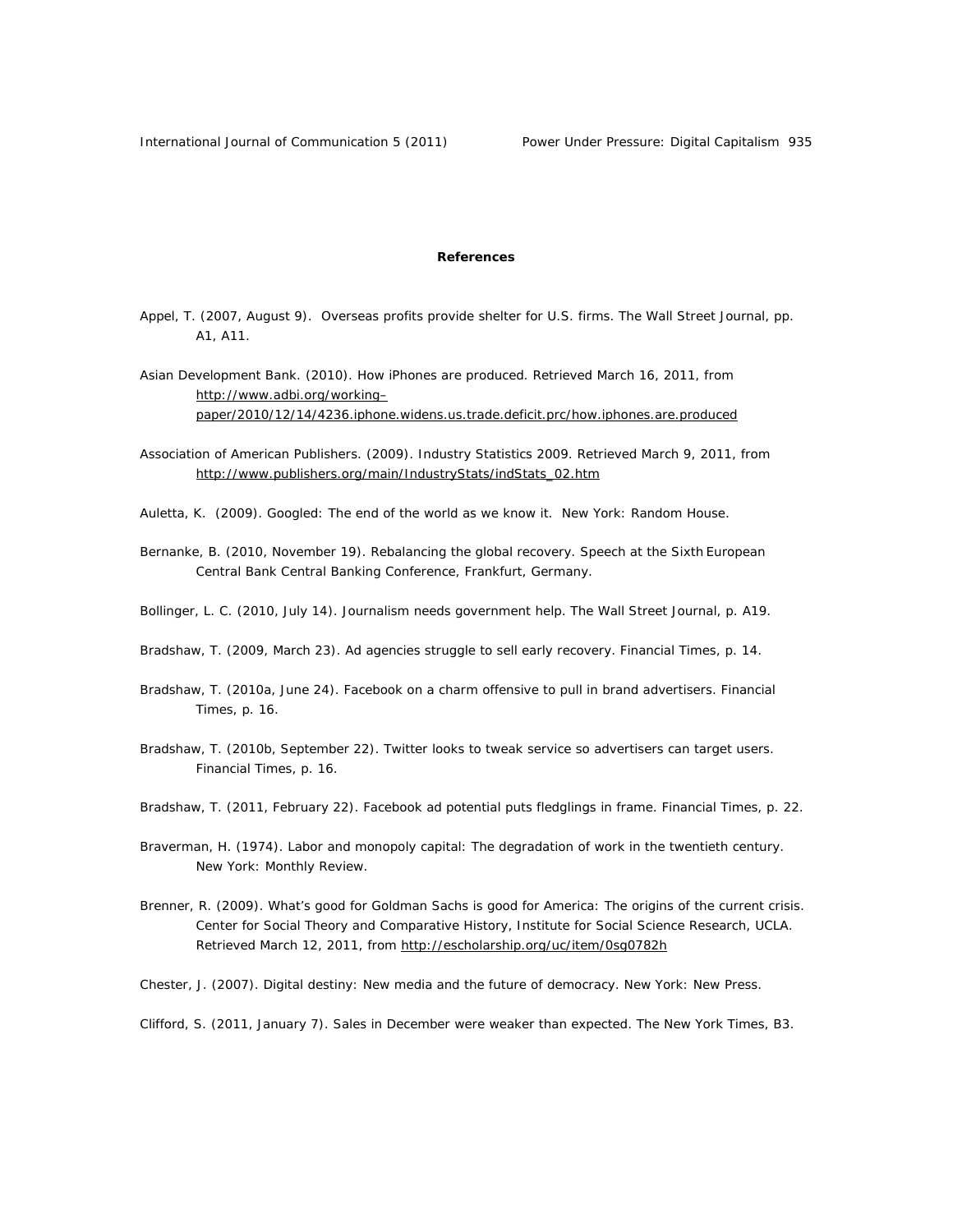ComScore (2011, February). The 2010 U.S. digital year in review. [Press release.] Retrieved February 13, 2011, from http://www.comscore.com/Press\_Events/Presentations\_Whitepapers/2011/2010\_US\_Digital\_Yea r\_in\_Review

Cookson, C. (2010, August 20). Signal manoeuvre. *Financial Times,* p. 5.

Cookson, C. (2011, January 25). Low-cost era is over, warn researchers. *Financial Times,* p. 8.

- Council of Economic Advisors. (2010). *Economic Report of the President 2010*. Retrieved March 9, 2011, from http://www.whitehouse.gov/administration/eop/cea/economic-report-of-the-President/2010
- Council of Economic Advisors. (2011). *Economic Report of the President 2011*. Retrieved March 10, 2011, from http://www.whitehouse.gov/administration/eop/cea/economic–report–of–the–President
- Darnton, R. (2009a). *The case for books*. New York: Public Affairs Press.
- Darnton, R. (2009b). Google and the future of books. *New York Review of Books*, *56* (8).
- Darnton, R. (2011, March 23). A digital library better than Google's. *The New York Times,* p. A31.
- Deibert, R., Palfrey, J., Rohozinski, R., & Zittrain, J. (2010). *Access controlled: The shaping of power, rights, and rule in cyberspace.* Cambridge: MIT Press.
- Fields, G. (2004). *Territories of profit: Communications, capitalist development, and the innovative enterprises of G.F. Swift and Dell Computer*. Stanford: Stanford University Press.
- Foster, J. B., & Magdoff, F. (2009). The great financial crisis: Causes and consequences. *Monthly Review Press*.
- Gelles, D. (2010, August 10). Skype begins move to list on NASDAQ. *Financial Times,* p. 1.
- Guerrera, F. (2009, May 22). Citigroup ramps up tech cuts. *Financial Times,* p. 13.
- Han, D. (2011). *Copyrighting Chinese media: Cultural commodification in a global context* (Unpublished doctoral dissertation), University of Illinois at Urbana–Champaign.
- Harding, R. (2011, January 8–9). U.S. jobs report an 'utter mess.' *Financial Times,* p. 3.
- Harvey, D. (2003). The new *imperialism*. Oxford: Oxford University Press.
- Harvey, D. (2010). *The enigma of capital*. Oxford: Oxford University Press.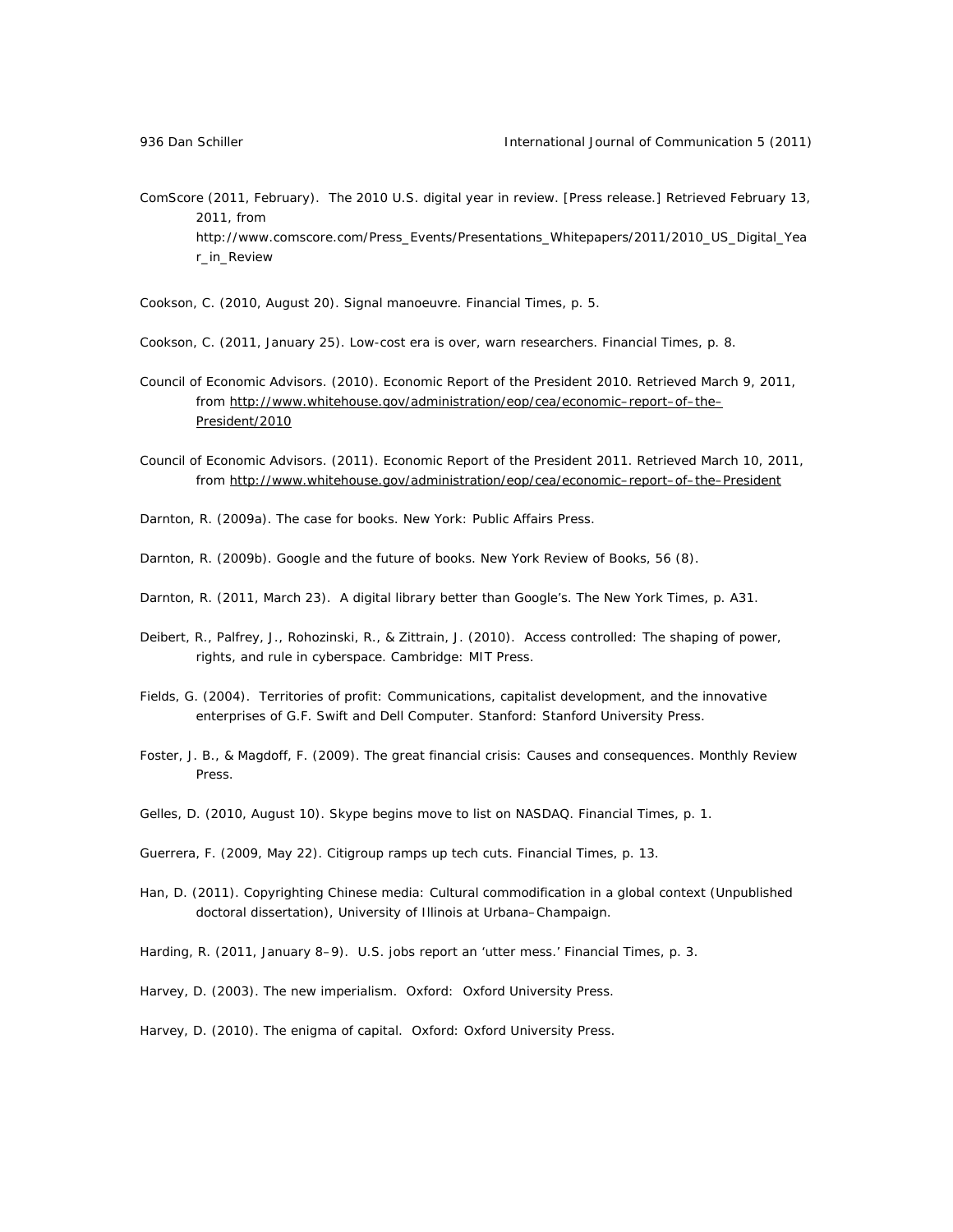- Helft, M. (2011, March 23). Federal judge rejects Google's negotiated deal to digitize books, *The New York Times*, pp. B1, B2.
- Hong, Y. (2011). *Reading the twelfth five–year plan: China's communication–driven mode of economic restructuring (*unpublished manuscript).
- International Monetary Fund. (2009). *World economic outlook, April*. Retrieved March 7, 2011, from http://www.imf.org/external/pubs/ft/weo/2009/01/index.htm
- IT Dashboard. (2010). *Your window into the federal IT portfolio*. Retrieved March 7, 2011, from http://it.usaspending.gov
- Jacque, L. (2010) "The Currency Wars," *Le Monde diplomatique*. December, p. 1.
- Kapner, S. (2010, December 30). Spike in foreclosures despite talk of recovery. *Financial Times,* p. 1.
- Kirchgaessner, S., & Hille, K. (2011, February 15). Huawei in challenge to U.S. *Financial Times.* Retrieved March 12, 2011, from http://www.ft.com/cms/s/0/f7d582f0–393a–11e0–97ca– 00144feabdc0.html#axzz1GI8WCm8M
- Klare, M. (1972). *War without end: American planning for the next Vietnams*. New York: Vintage.
- Kuhn, E. (2009, December 18). Google unveils top political searches of 2009. CNN.com. Retrieved April 18, 2011, from http://politicalticker.blogs.cnn.com/2009/12/18/google-unveils-top-politicalsearches-of-2009

Lampedusa, G. (2007). *The leopard*. New York: Pantheon (orig. 1960).

- Lamy, P. (2011, January 25). 'Made in China' tells us little about global trade. *Financial Times,* p. 11.
- Li, K. (2010, August 3). NYT broadens digital licensing push. *Financial Times,* p. 17.
- Lynn, W. J. (2010, September–October). Defending a new domain. *Foreign Affairs*, *89*(5), 97–108.
- Mann, C. (2006). Accelerating the globalization of America: The role for information technology Washington, D.C.: Institute for International Economics.

McNally, D. (2011). *Global slump: The economics and politics of crisis and resistance*. Oakland: PM Press.

Moody, K. (1997). *Workers in a lean world*. London: Verso.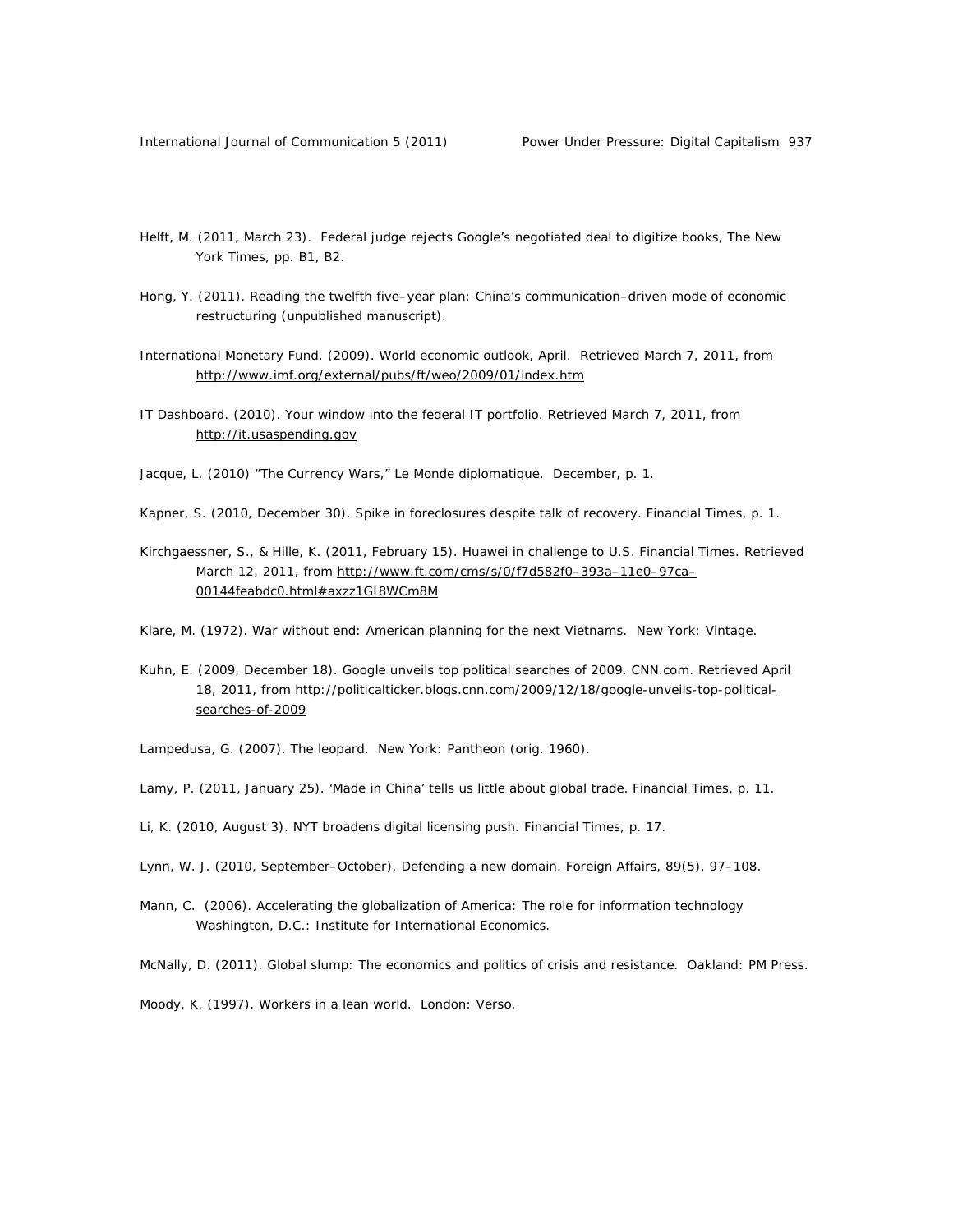Mosco, V. (1989). *The pay–per society*. Toronto: Garamond Press.

Mosco, V. (2004). *The digital sublime*. Cambridge: MIT Press.

- Naughton, J. (2011, March 6). Forget Google—It's Apple that is turning into the evil empire. *The Observer*. Retrieved March 12, 2011, from http://www.guardian.co.uk/commentisfree/2011/mar/06/john–naughton–apple–dominates– market
- O'Brien, K. J. (2009, November 30). Upstart Chinese telecom company rattles industry as it rises to number 2. *The New York Times.* Retrieved March 10, 2011, from http://www.nytimes.com/2009/11/30/business/global/30telecom.html
- Parker, A., & Taylor, P. (2010, July 19). Tough calls are queuing up for AT&T's chief executive. *Financial Times*, p. 18.
- Peers, M. (2010, July 29). Mixed ad message from newspapers. *The Wall Street Journal,* p. C12.
- Pfanner, E. (2009, September 2). The outlook is murky for media advertising. *The New York Times,* p. B2.
- Pignal, S. (2010, August 23). Mobile operators expect app sales to outweigh call revenues in 2013. *Financial Times,* p. 13.
- Politi, J., Harding, R., & Demos, T. (2011, January 8–9). U.S. new jobs data hit recovery hopes," *Financial Times,* p. 1.

Powell, M. (2011, January 8). Profits are booming. Why aren't jobs? *The New York Times*, p. Wk 4.

Prashad, V. (2007). The darker nations: A people's history of the Third World. New York: New Press.

Reich, R. (2010). *Aftershock: The next economy and America's future*. New York: Knopf.

"Roper Projects Gradual Revival." (1934, January 1). *The New York Times*, p. 38.

Schiller, D. (1999). *Digital capitalism: Networking the global market system.* Cambridge: MIT Press.

- Schiller, D. (2007). *How to think about information*. Urbana: University of Illinois Press.
- Schiller, D. (2008). The militarization of U.S. communications. *Communication, Culture & Critique*, *1*, 126– 138.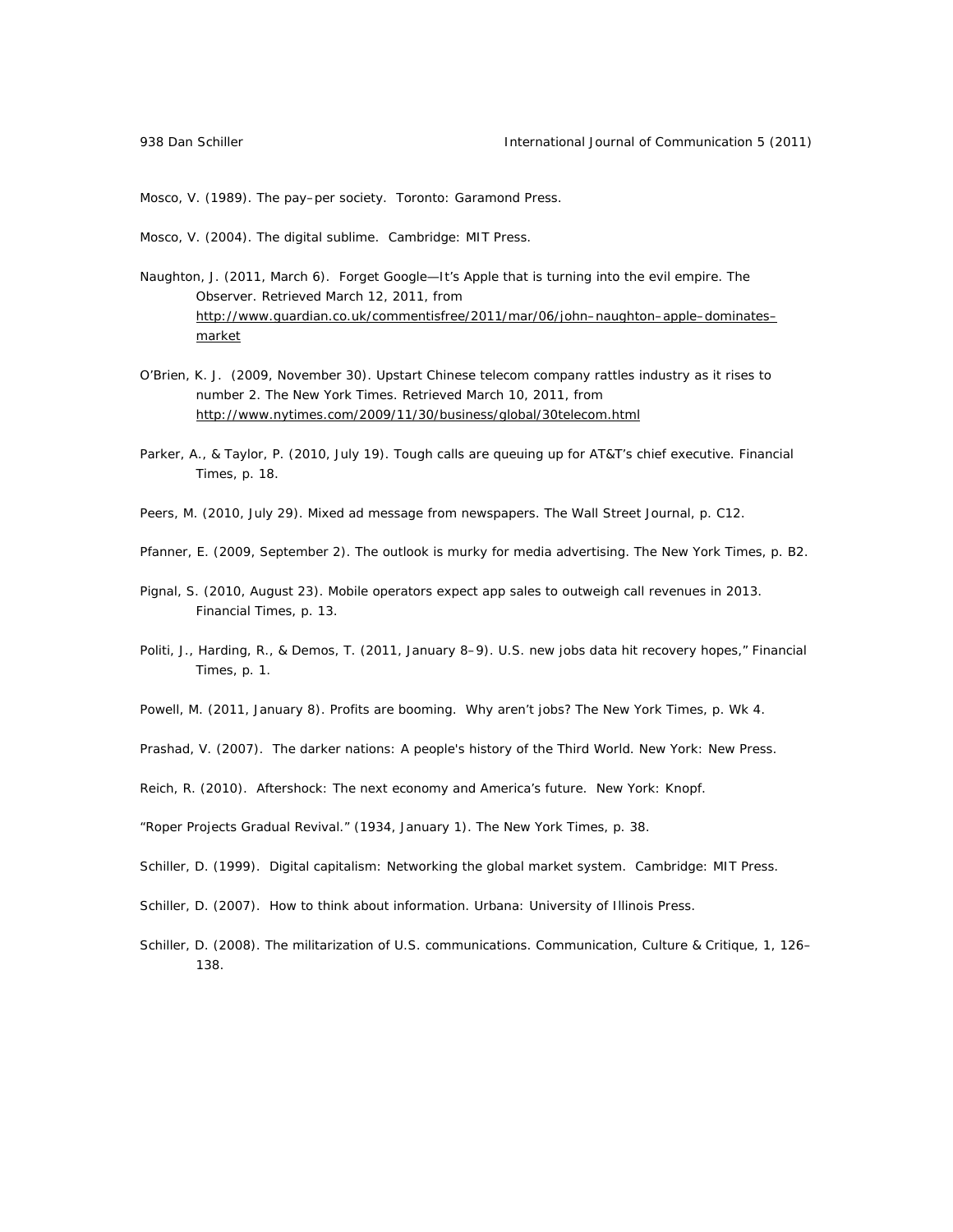- Schiller, D., & Sandvig, C. (2010a, March 13). Is YouTube the successor to television—or to LIFE Magazine? *Huffington Post*. Retrieved March 8, 2011, from http://www.huffingtonpost.com/dan– schiller/is–youtube–the–successor\_b\_497198.html
- Schiller, D., & Sandvig, S. (2010b, April 5). Google v. China: Principled, brave, or business as usual? *Huffington Post*. Retrieved March 9, 2011, from http://www.huffingtonpost.com/dan– schiller/google–v–china–principled\_b\_524727.html
- Schiller, D., & Sandvig, C. (2011, March 4). Free flow of information and profit. *Huffington Post*. Retrieved March 5, 2011, from http://www.huffingtonpost.com/dan-schiller/free-flow-of-information-\_b\_831419.html
- Sorkin, A. R., & Rusli, E. M. (2011, January 3). Facebook deal puts its value at \$50 billion. *The New York Times*, p. A1.
- Stein, J. (2010). *Pivotal decade: How the United States traded factories for finance in the seventies.* New Haven: Yale University Press.
- Strauss–Kahn, D. (2011, February). The right kind of global recovery. Speech presented to Monetary Authority of Singapore. Retrieved February 5, 2011, from http://www.imf.org/external/np/speeches/2011/020111.htm
- Stross, R. (2010, May 29). YouTube wants you to sit and stay awhile. *The New York Times*, p. B3.
- Sum, A., & McGlaughlin, J. (2010). *How the U.S. economic output recession of 2007–2009 led to the great recession in labor markets: The role of corporate job downsizing, work hour reductions, labor productivity gains, and rising corporate profits*. Boston: Center for Labor Market Studies, Northeastern University.
- Tabuchi, H. (2009, September 26). To win, beat the apps. *The New York Times*, pp. B1, B4.
- TeleGeography. (2009, September 15). CommsUpdate: What recession? Internet traffic surges in 2009. Available at http://www.telegeography.com/products/commsupdate
- TeleGeography. (2009, March 24). CommsUpdate: Skype's share of the long–distance pie on the increase. Available at http://www.telegeography.com/products/commsupdate
- TeleGeography. (2010a, April 28). CommsUpdate Recession? What recession? Available at http://www.telegeography.com/products/commsupdate
- TeleGeography. (2010b, September 16). CommsUpdateInternational Internet traffic soars, while prices tumble. Available at http://www.telegeography.com/products/commsupdate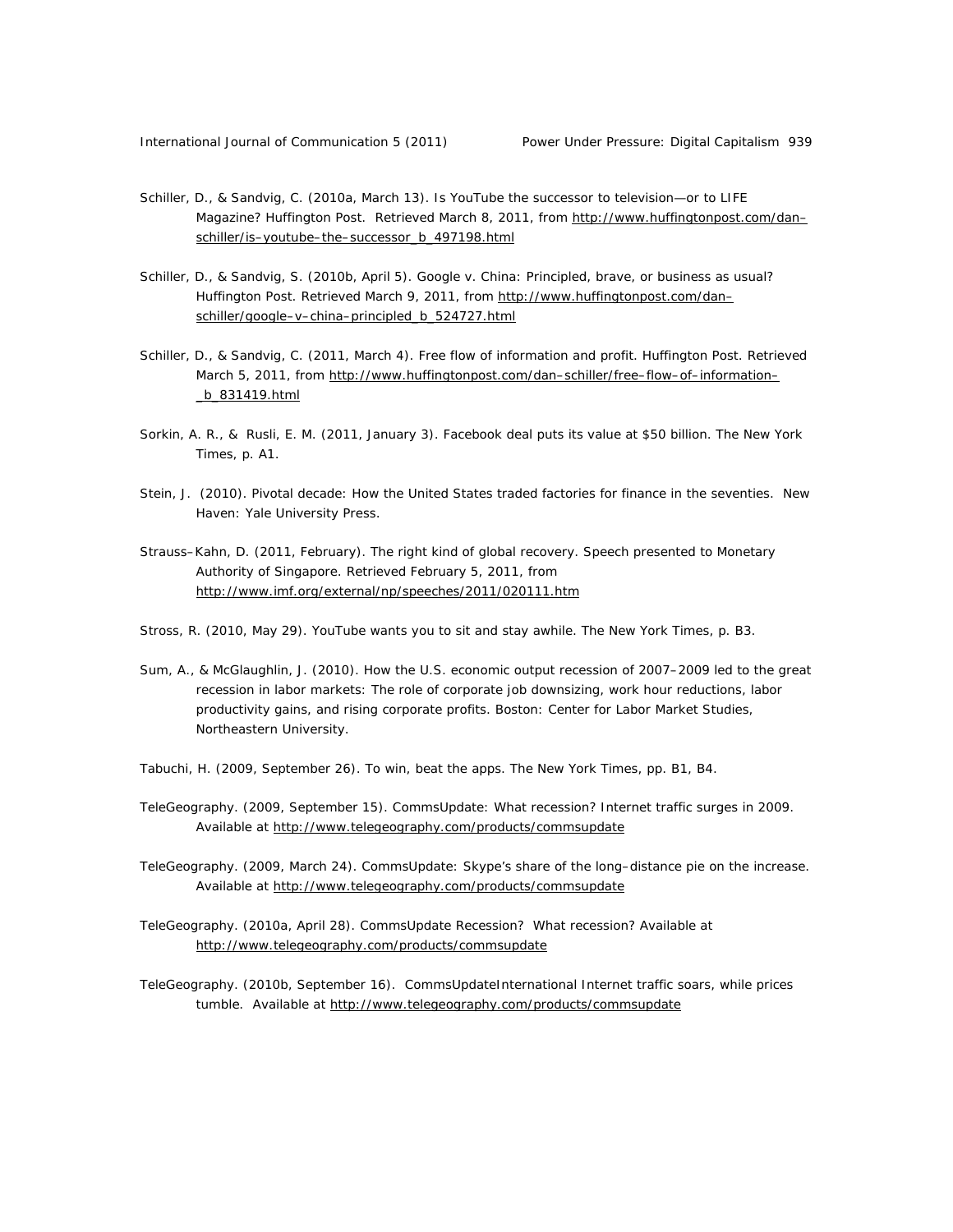- TeleGeography. (2011, January 6). CommsUpdate: International long–distance slumps, while Skype soars. Available at http://www.telegeography.com/products/commsupdate
- TeleGeography. (2011a, January 21). CommsUpdate: Trio report year–end KPIs. Available at http://www.telegeography.com/products/commsupdate
- TeleGeography. (2011b, January 24). CommsUpdate: 457 million netizens and counting. Available at http://www.telegeography.com/products/commsupdate
- Tett, G. (2011, March 16). Japan's supply chain risk reverberates across the globe. *Financial Times*, p. 22.
- United Nations Conference on Trade and Development. (2010). *World Investment Report 2010*. New York & Geneva: United Nations.
- U.S. Census Bureau. (2010). *Census Bureau reports 11 percent increase in U.S. business spending on information and communication technology in 2008*. (CB10–17). May 20. Retrieved April 18, 2011 at http://www.census.gov/newsroom/releases/archives/economic\_surveys/cb10-71.html
- U.S. Census Bureau. (2011). *Statistical abstract of the United States 2011*. Retrieved March 9, 2011, from http://www.census.gov/compendia/statab
- U.S. Bureau of Economic Analysis, Department of Commerce. (2011*). National Economic Accounts*, (National Income and Product Accounts Table, Table 5.3.5.) Retrieved February 4, 2011, from http://www.bea.gov/national/nipaweb/TableView.asp?SelectedTable=145&ViewSeries=NO&Java =no&Request3Place=N&3Place=N&FromView=YES&Freq=Year&FirstYear=2008&LastYear=2010& 3Place=N&AllYearsChk=YES&Update=Update&JavaBox=no#Mid
- Vaidhyanathan, S. (2011) The Googlization of everything (And why we should worry). Berkeley: University of California Press.
- Vance, A. (2008, November 14). Tech companies, long insulated, now feel slump*. The New York Times*. Retrieved March 9, 2011, from http://www.nytimes.com/2008/11/15/technology/15tech.html
- Verizon. (2009, December 6). *Global free flow of information on the Internet: Hearing before the Department of Commerce*, Docket No. 100921457–0457–01.
- Walker, R. (2010). The Golden State adrift. *New Left Review, 66*, 5–30.
- Waters, R. (2009, January 26). Tech groups hold on to cash cushions in uncertain times. *Financial Times,* p. 19.
- Waters, R. (2010, July 22). Facebook on course to reach 1 bn users. *Financial Times*, p. 15.